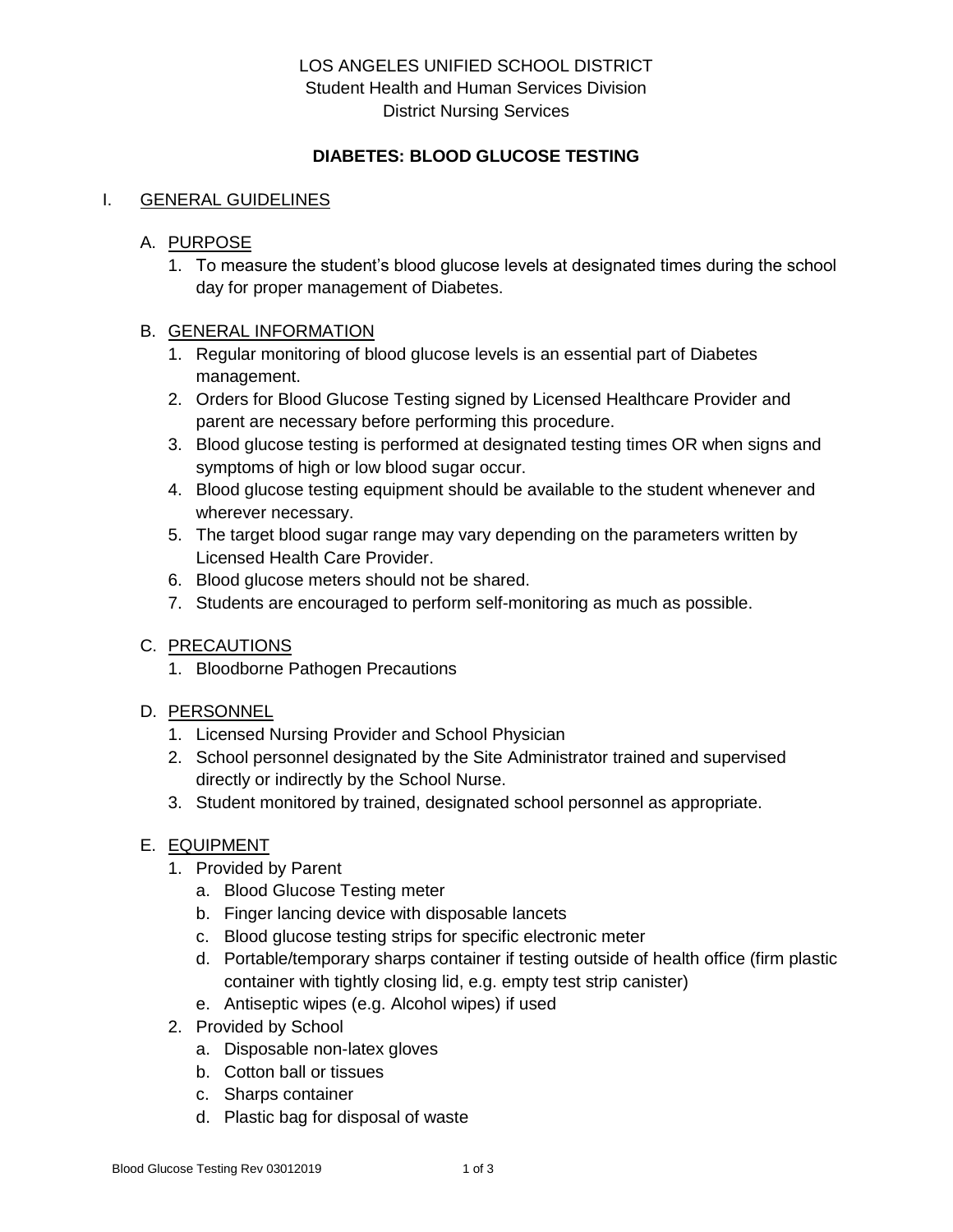# LOS ANGELES UNIFIED SCHOOL DISTRICT Student Health and Human Services Division District Nursing Services

# II. PROCEDURE FOR BLOOD GLUCOSE TESTING

| <b>ESSENTIAL STEPS</b>                                                                                                                                                  | <b>KEY POINTS AND PRECAUTIONS</b>                                                                                                                                                              |
|-------------------------------------------------------------------------------------------------------------------------------------------------------------------------|------------------------------------------------------------------------------------------------------------------------------------------------------------------------------------------------|
| 1. Wash hands.                                                                                                                                                          | Hand sanitizer may be used when hand washing<br>facilities are not available.                                                                                                                  |
| 2. Assemble equipment needed to do the<br>procedure on a clean flat surface using paper<br>towel.                                                                       |                                                                                                                                                                                                |
| 3. Have student wash hands with soap and<br>water. Thoroughly dry hands.                                                                                                | If student is not independent with glucose<br>monitoring, universal precaution should be<br>observed.                                                                                          |
| 4. Put on gloves.                                                                                                                                                       |                                                                                                                                                                                                |
| 5. Prepare lancing device according to<br>manufacturer's directions.                                                                                                    | Use a new lancet for each finger stick. If<br>possible, allow the student to prepare lancet.                                                                                                   |
| 6. Activate glucometer.                                                                                                                                                 | Check expiration date on test strip bottle.                                                                                                                                                    |
| 7. Select a site on the fingertip. Puncture site<br>with lancing device. Gently squeeze finger in<br>downward motion to obtain enough blood to<br>fill test strip area. | Alternate use of all fingers for obtaining the drop<br>of blood. Using side of fingertip is preferred.                                                                                         |
| 8. Place drop of blood on testing strip and<br>complete test reading according to<br>manufacturer's directions.                                                         | Compress lanced area with tissue or cotton ball<br>to stop bleeding (if necessary, cover with band<br>aid)                                                                                     |
| 9. Read the Blood Glucose test result.                                                                                                                                  | The meter will count down to zero and then<br>display the student's blood glucose level.                                                                                                       |
| 10. Discard used lancet in Sharps container.<br>Dispose of test strip and cotton ball in lined<br>wastebasket.                                                          | A student who tests outside of health office will<br>store used lancet in portable/temporary sharps<br>container and discard in sharps container at<br>home or in health office at end of day. |
| 11. Remove gloves and wash hands.                                                                                                                                       |                                                                                                                                                                                                |
| 12. Document electronically. If not available use<br>Nursing Protocol Log indicating:<br>a. Time completed<br>b. Blood Glucose results<br>Action taken, if needed<br>c. | Refer to healthcare provider orders to determine<br>action, (if any) to be taken.                                                                                                              |